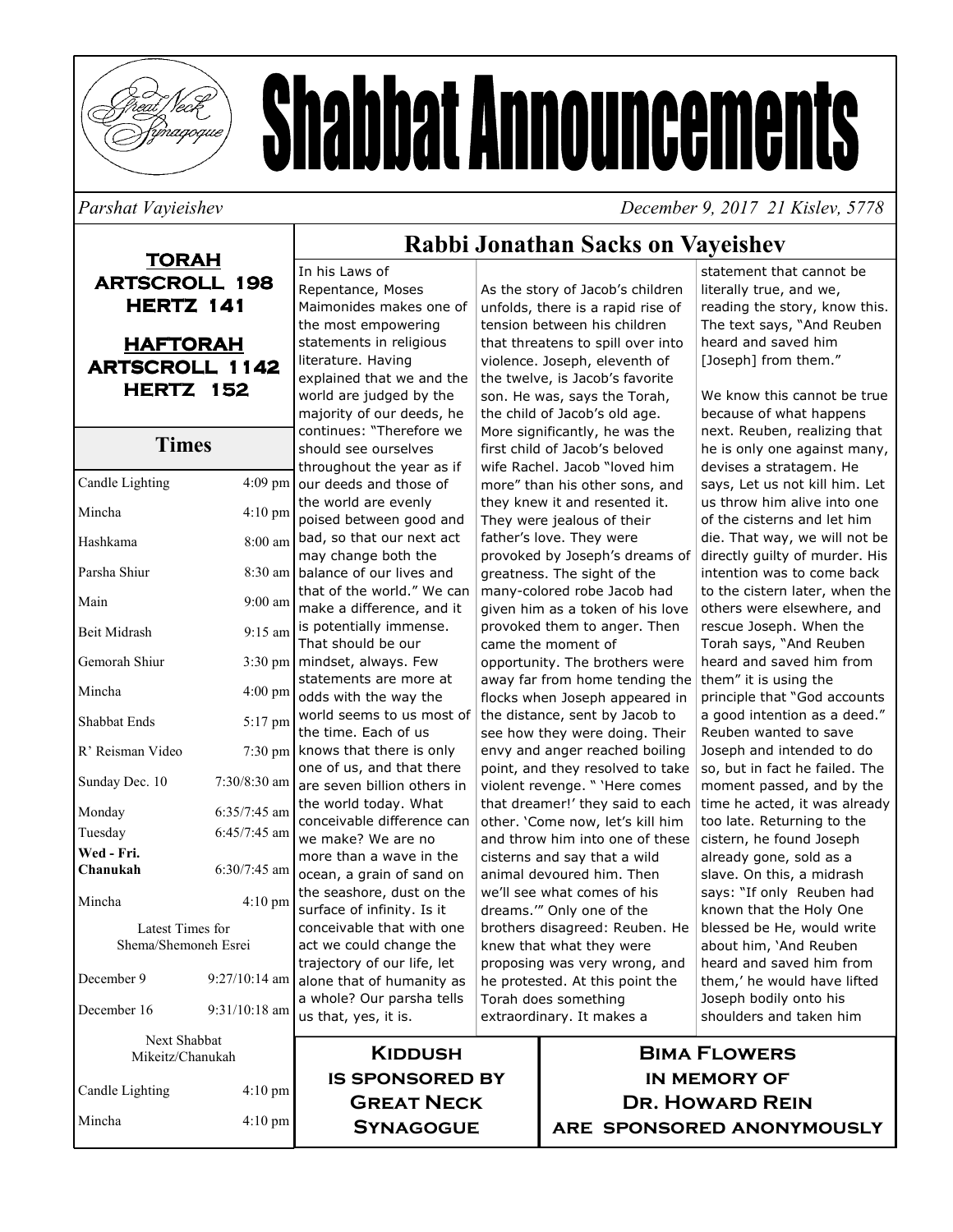#### 26 Old Mill Road, Great Neck, NY 11023 (516) 487-6100

back to his father." What does this mean? Consider what would have happened had Reuben actually acted at that moment. Joseph would not have been sold as a slave. He would not have been taken to Egypt. He would not have worked in Potiphar's house. He would not have attracted Potiphar's wife. He would not have been thrown into prison on a false charge. He would not have interpreted the dreams of the butler and baker, nor would he have done the same two years later for Pharaoh. He would not have been made viceroy of Eqypt. He would not have brought his family to stay there. To be sure, God had already told Abraham many years earlier, "Know for certain that for four hundred years your descendants will be strangers in a country not their own and that they will be enslaved and mistreated there" (Gen. 15:13). The Israelites would have become slaves, come what may. But at least they would not have had this happen as a result of their own family dysfunctions. An entire chapter of Jewish quilt and shame might have been avoided. If only Reuben had known what we know. If only he had been able to read the book. But we never can read the book that tells of the long-term consequences of our acts. We never know how much we affect the lives of others.

A single life, says the Mishnah, is like a universe. Change a life, and you begin to change the universe. That is how we make a difference: one life at a time, one day at a time, one act at a time. We never know in advance what effect a single act may have. Sometimes we never know it at all. Our next act might tilt the balance of someone else's life as well as our own. We are not inconsequential. We can make a difference to our world. When we do so, we become God's partners in the work of redemption, bringing the world that is, a little closer to the world that ought to be.



**Great Neck Yoetzet Halacha Lisa Septimus** Welcomes your questions about mikvah, observance of taharat mishpacha (halacha relating to married life) and women's health, as it connects to Jewish law. Reach out to her at: Phone: 516.415.1111 Email: greatneckyoetzet@gmail.com. All conversations and emails are kept confidential.



**Great Neck Synagogue** 26 Old Mill Road, Great Neck, NY 11023 516-487-6100

Rabbi Dale Polakoff, Rabbi Rabbi Ian Lichter, Assistant Rabbi Dr. Ephraim Wolf, z"l, Rabbi Emeritus Eleazer Schulman, z"l, Cantor Emeritus Rabbi Sholom Jensen, Youth Director Zehava & Dr. Michael Atlas, Youth Directors **Mark Twersky, Executive Director** Dr. James Frisch. Assistant Director **Dov Sassoon, President** Rabbi Aron Rubin, Rabbinic Intern Harold Domnitch, Chairman of the Board Lisa Septimus, Yoetzet Halacha 516-415-1111

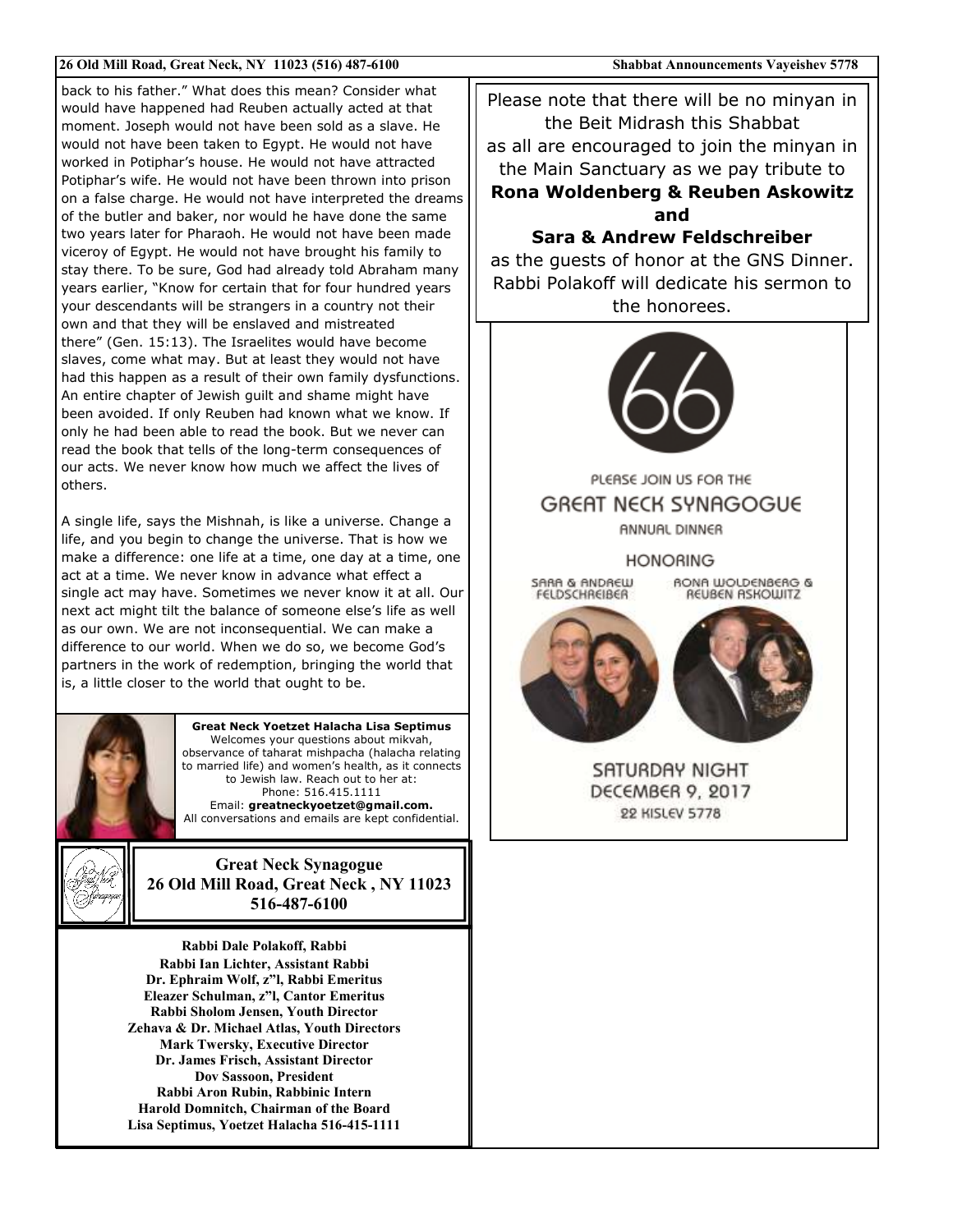## **SISTERHOOD CHALLAH BAKING EVENT**



Join the Great Neck Synagogue Sisterhood and make your own homemade delicious challah.

Thursday, December 7, 2017 at 7:00pm

Great Neck Synagogue Youth Center

26 Old Mill Road, Great Neck

\$18 per Person - Reservations required

All ingredients included

Please click here for online registration or call the shul office on 516-487-6100

Learn the secret to great tasting challah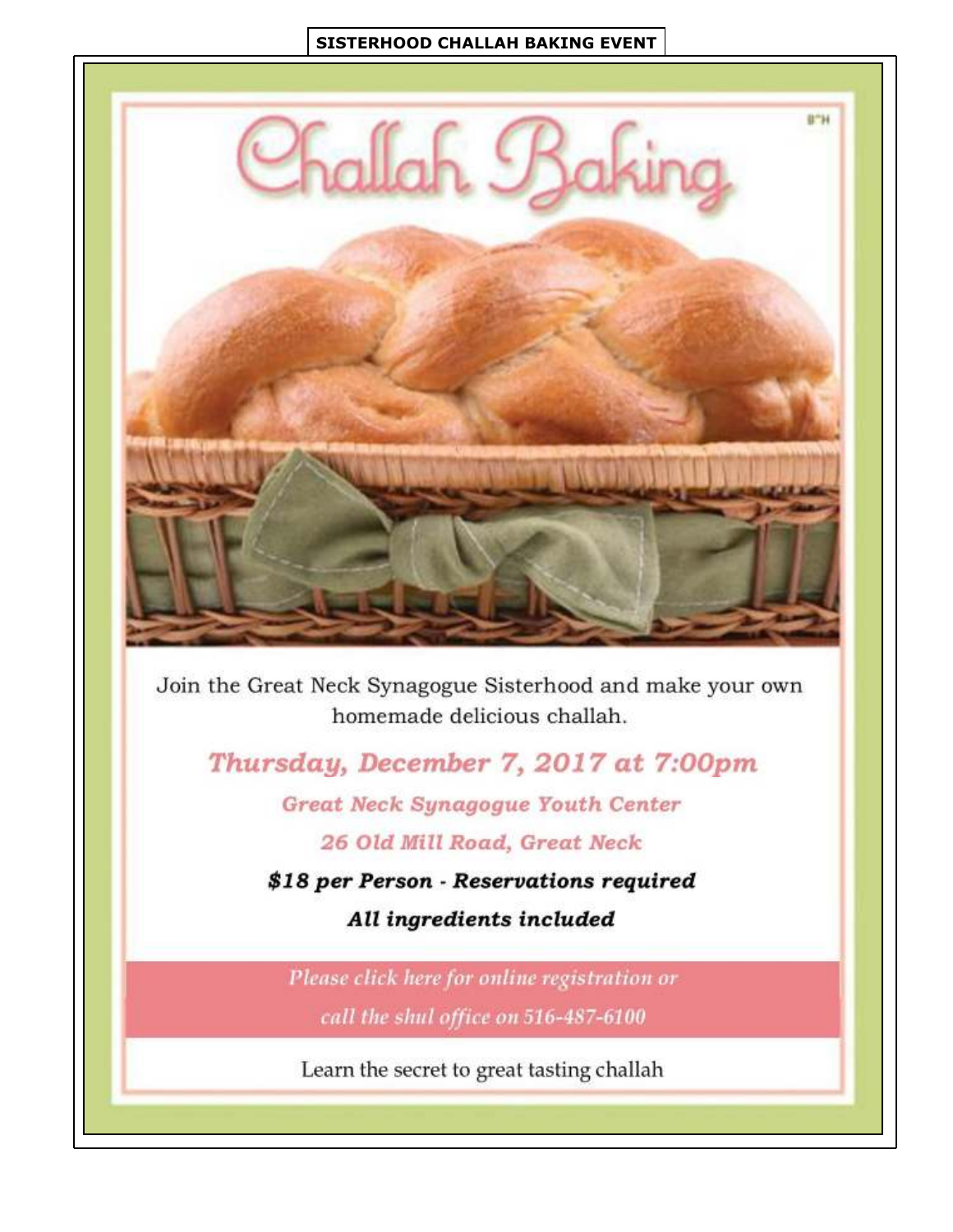## **GNS BIKUR CHOLIM BREAKFAST** and PRESENTATION



Please Join us at the home of David & Diane Rein (1 Cove Lane) on Sunday December 10<sup>th</sup> at 10:00 am.

## **Rabbi Dr. Hillel Fox**

Chaplain at North Shore University Hospital, will deliver a presentation titled, "Guidelines for Visiting the Sick and Elderly"

## Breakfast will be served.

The presentation is dedicated in memory of David's beloved father, Dr. Howard Rein z"l, on the occasion of his first yahrzeit. Kindly RSVP to drein@verizon.net.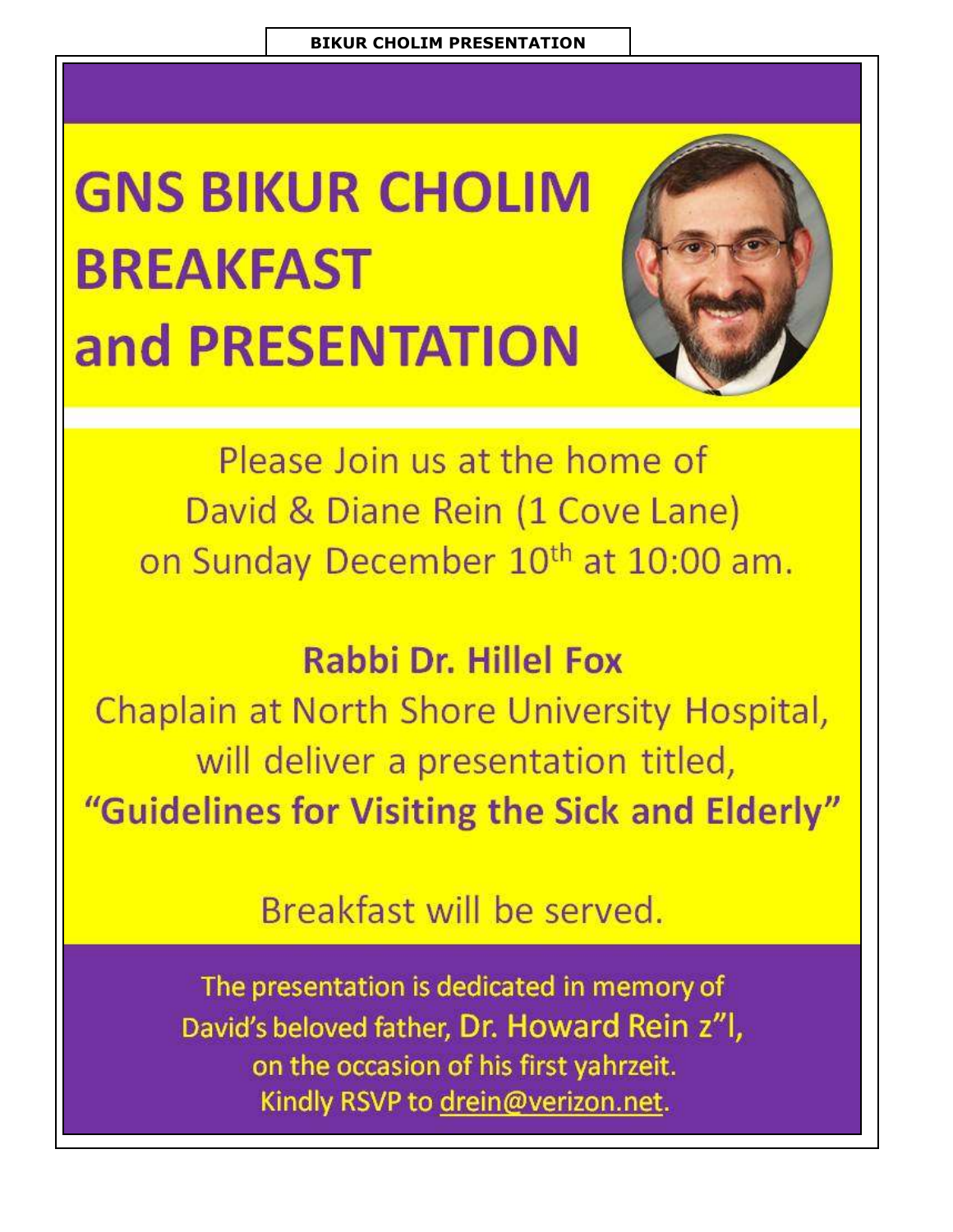## **CHAVERIM CENTER**



Thank you to Roz Korman for sponsoring dessert in honor of Bernie, her granddaughter, and Omer's recent marriage

**Upcoming Dates:** December 27th: Presentation by Carole Libby & Book Group - "The Dictionary of Mutual Understanding" Jan. 10 & Jan. 24 - Keep Open for Chaverim Cindy, Erica, Michelle & Naeema

Donations and Sponsorships are always welcome.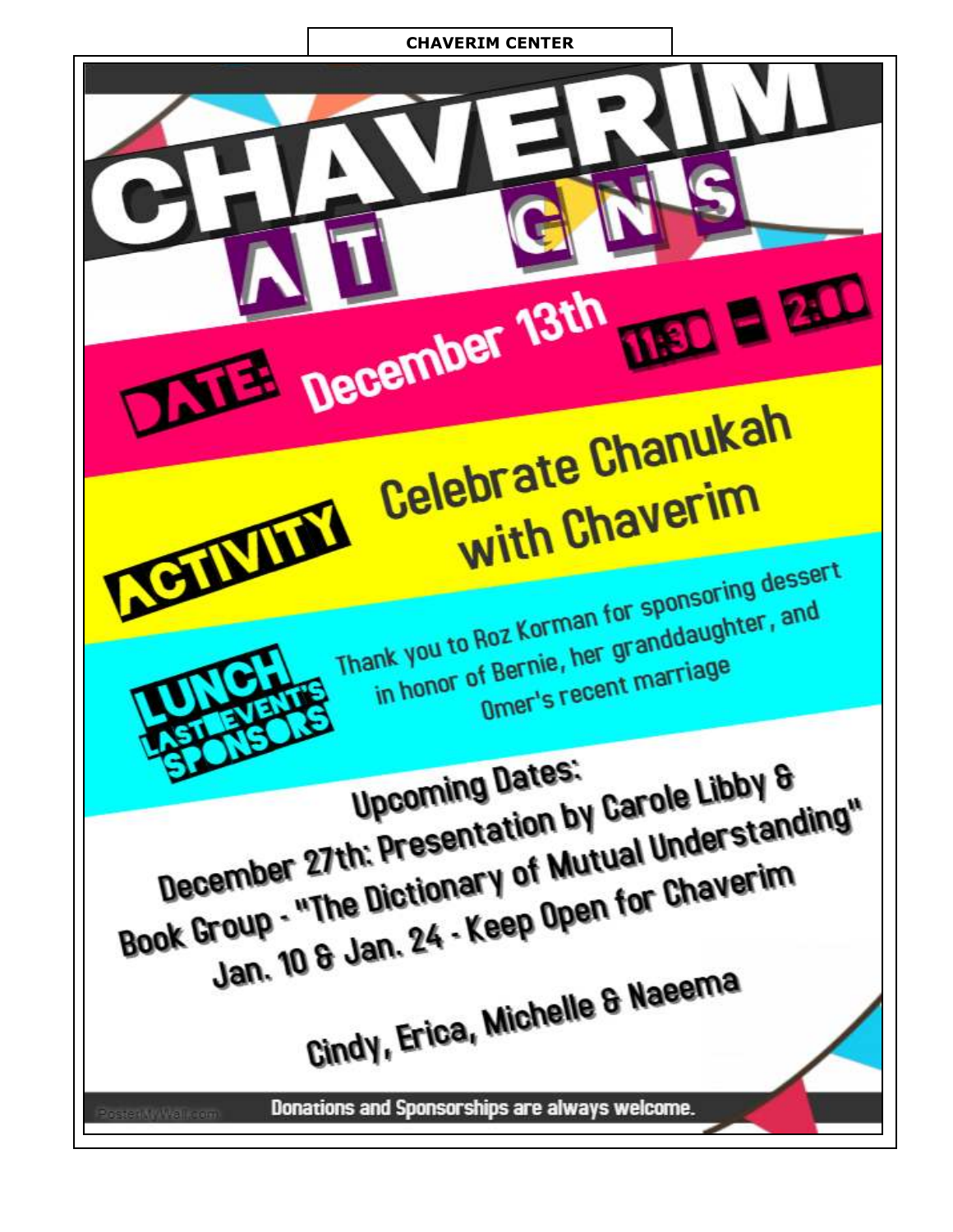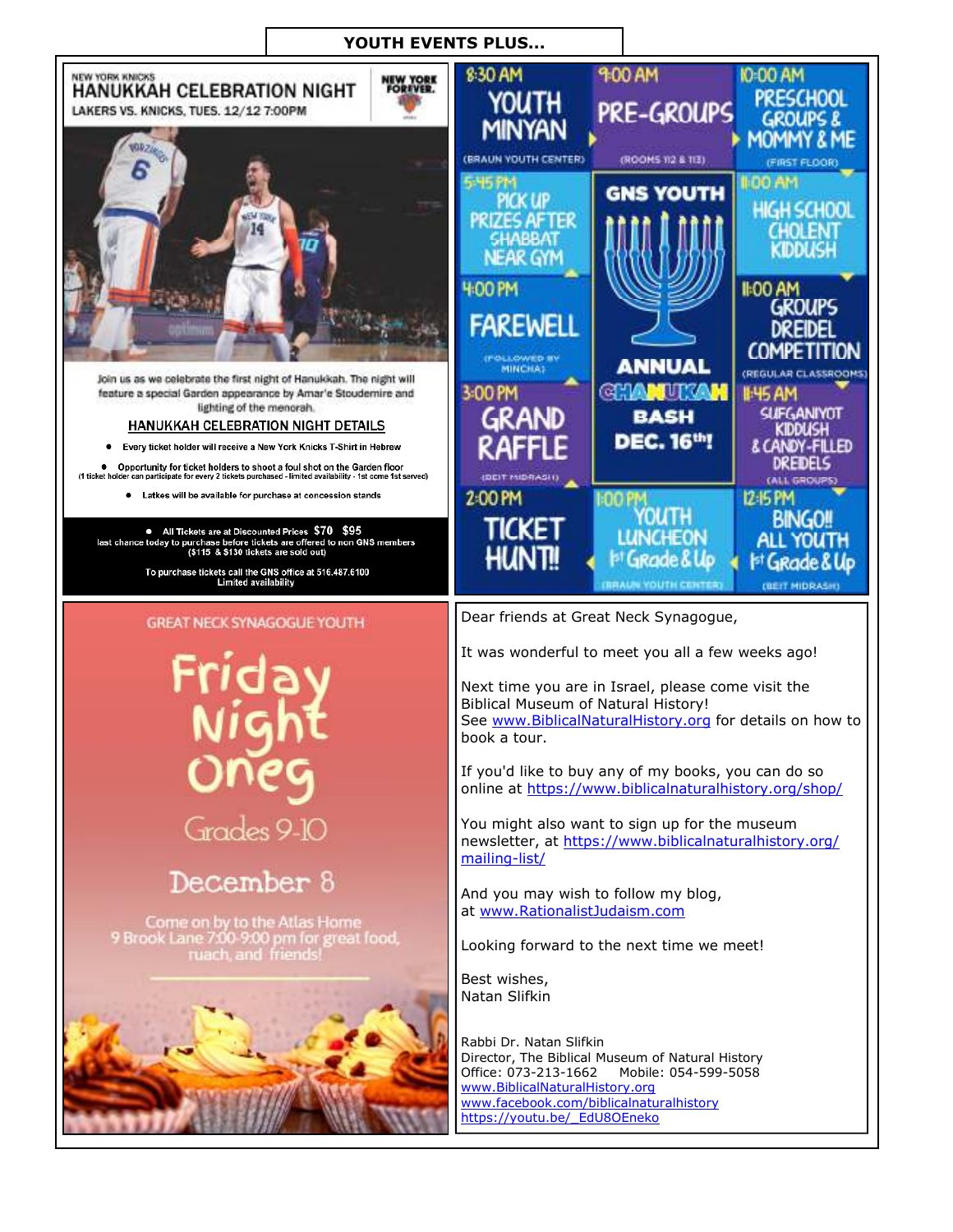## **CHANUKAH LASER SHOW**



DOORS OPEN AT 6:30 SHOW BEGINS AT 7:00<br>FOOD AVAILABLE FOR PURCHASE BEFORE THE SHOW

**WONDERGY** 



THE CHANUKAH STORY IS FUNDAMENTALLY ONE OF UNDERESTIMATION AND RESOURCEFULNESS. WITH OUR FESTIVAL OF LASER LIGHT, WE'LL SEE HOW WE CAN DO A LOT WITH A LITTLE BY USING IT WELL. THAT'S WHAT JUDAISM, SCIENCE AND LASER SHOWS ARE ALL ABOUT!

## RSVP AT MTWERSKY@GNS.ORG